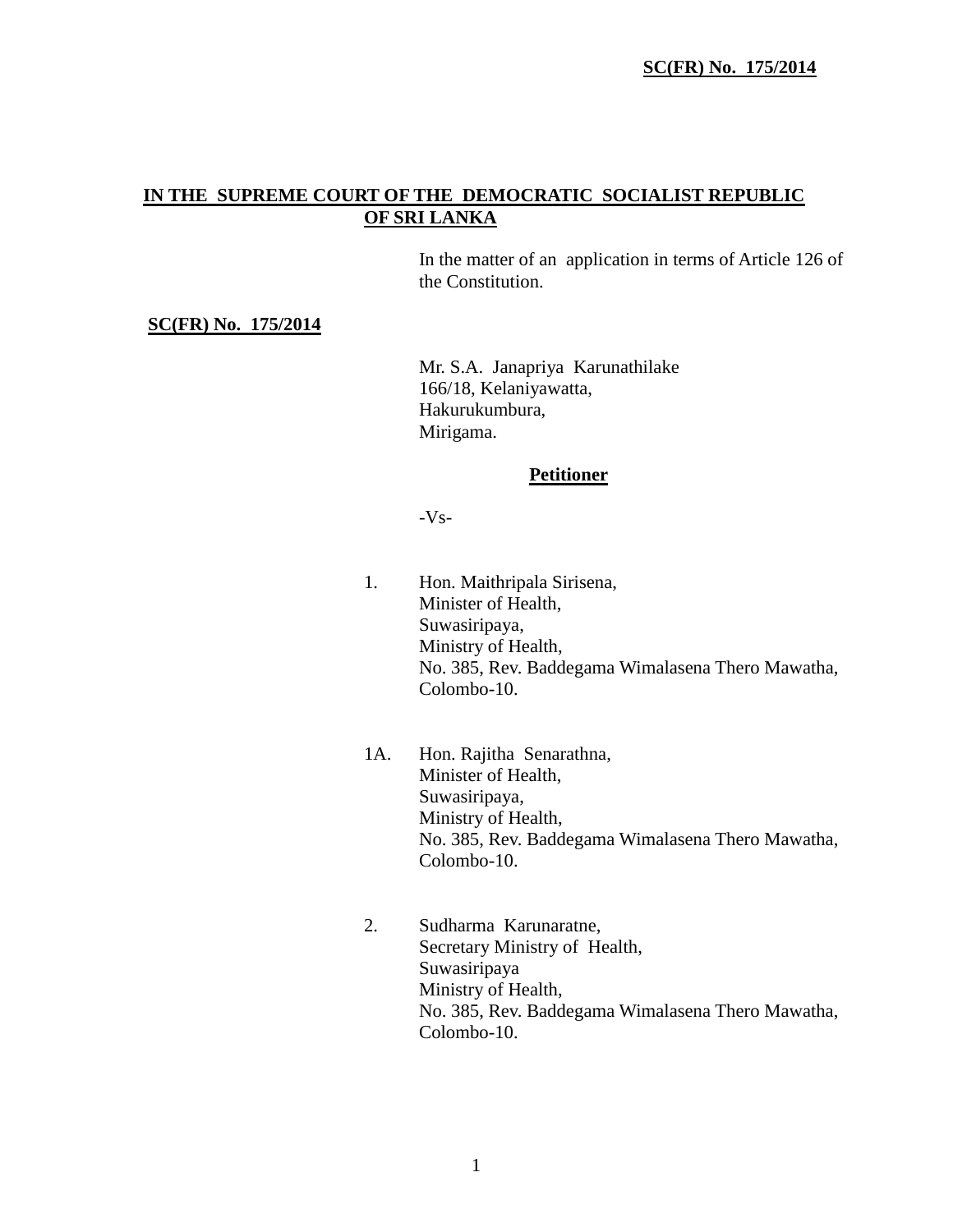- 2A. Anura Jayawickrama, Secretary Ministry of Health, Suwasiripaya Ministry of Health, No. 385, Rev. Baddegama Wimalasena Thero Mawatha, Colombo-10.
- 2B. Janaka Sugathadasa Secretary Ministry of Health, Suwasiripaya Ministry of Health, No. 385, Rev. Baddegama Wimalasena Thero Mawatha, Colombo-10.
- 3. Mr. J.M.I.K. Jayathilake, The Deputy Director General of Biomedical Engineering Services, Division of Biomedical Engineering Services, No.27, De Saram Place, Colombo-10.
- 4. Dr. Y.D.N. Jayathilake, Former Secretary to the Ministry of Health, No.385, Rev. Baddegama Wimalasena Thero Mawatha, Colombo-10. Member of the Interview Panel
- 5. Dr. Siyabalagoda, Deputy Director General ( PHS II) Suwasiripaya Ministry of Health, No. 385, Rev. Baddegama Wimalasena Thero Mawatha, Colombo-10. Member of the Interview Panel
- 6. Mr. R.D.A. Jayanthi Director, Engineering Service Board, Ministry of Public Administration
- 7. Mr. S.S.L.Herath, Director of Biomedical Engineering Services, Division of Biomedical Engineering Services, No.27, De Saram Place, Colombo-10.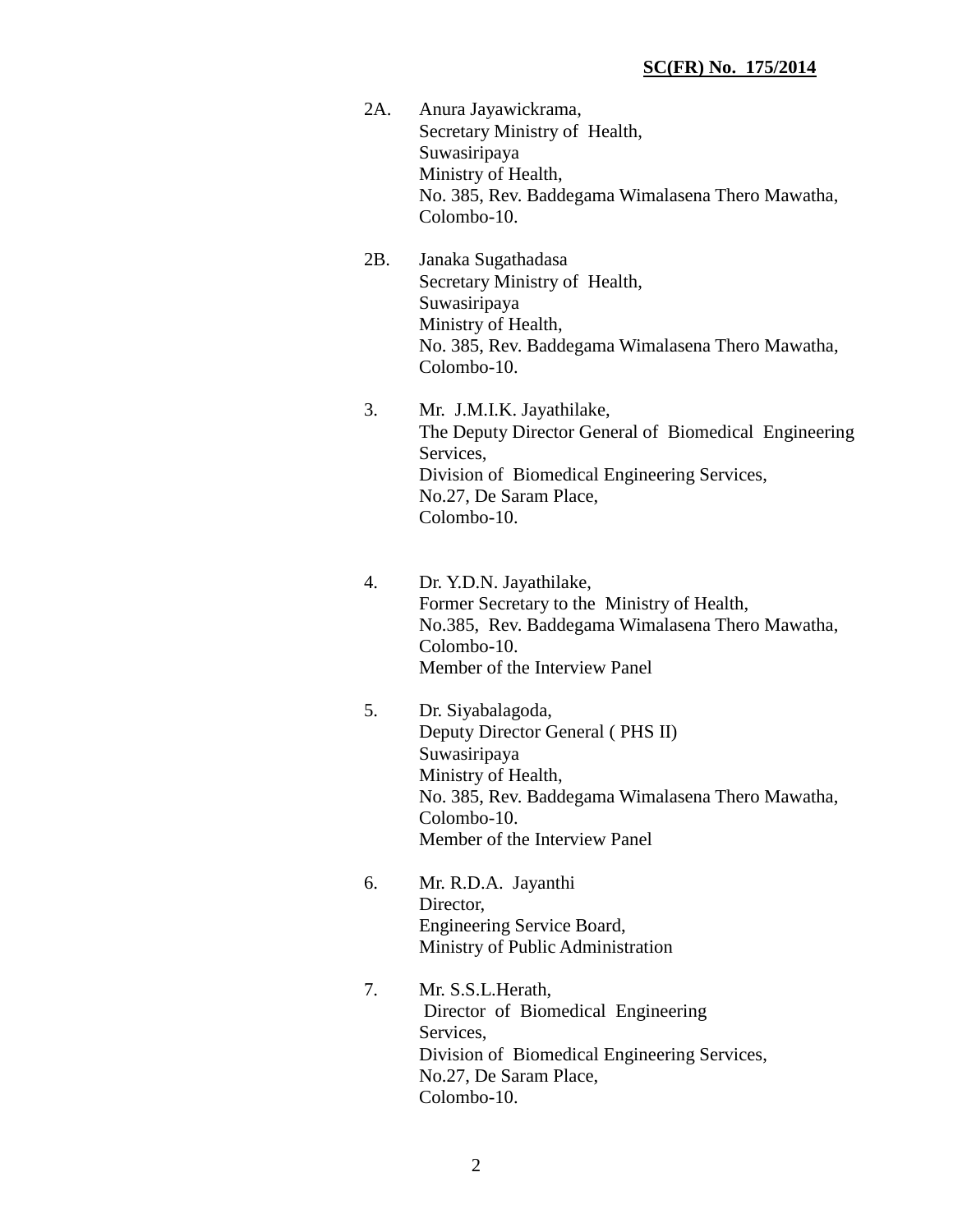- 8. Vidyajothi Dr. Dayasiri Fernando, Former Chairman of the Public Services Commission, No.117, Nawala Road, Colombo-05.
- 9. Mr. Palitha Kumarasinghe, Member,
- 10. Mr. Sirimavo A. Wijeratna, Member.
- 11. Mr. S.C. Mannapperuma, Member.
- 12. Mr. Ananda Senevirathna, Member.
- 13. Mr. P.H. Pathirana, Member.
- 14. Mr. Thilandarajah, Member.
- 15. Mr. M.D.W. Ariyawansa, Member.
- 16. Mr. Mohamed Nahiya, Member.

All former Members of the former Public Service Commission.

- 17. Mr. Dharmasena Dissanayake Chairman.
- 18. Prof. Hussain Ismail Member
- 19. Dr. Shirantha Wijayatilake Member
- 20. Dr. Prathap Ramanujam Member,
- 21. Mrs. V. Jegarasasingam, Member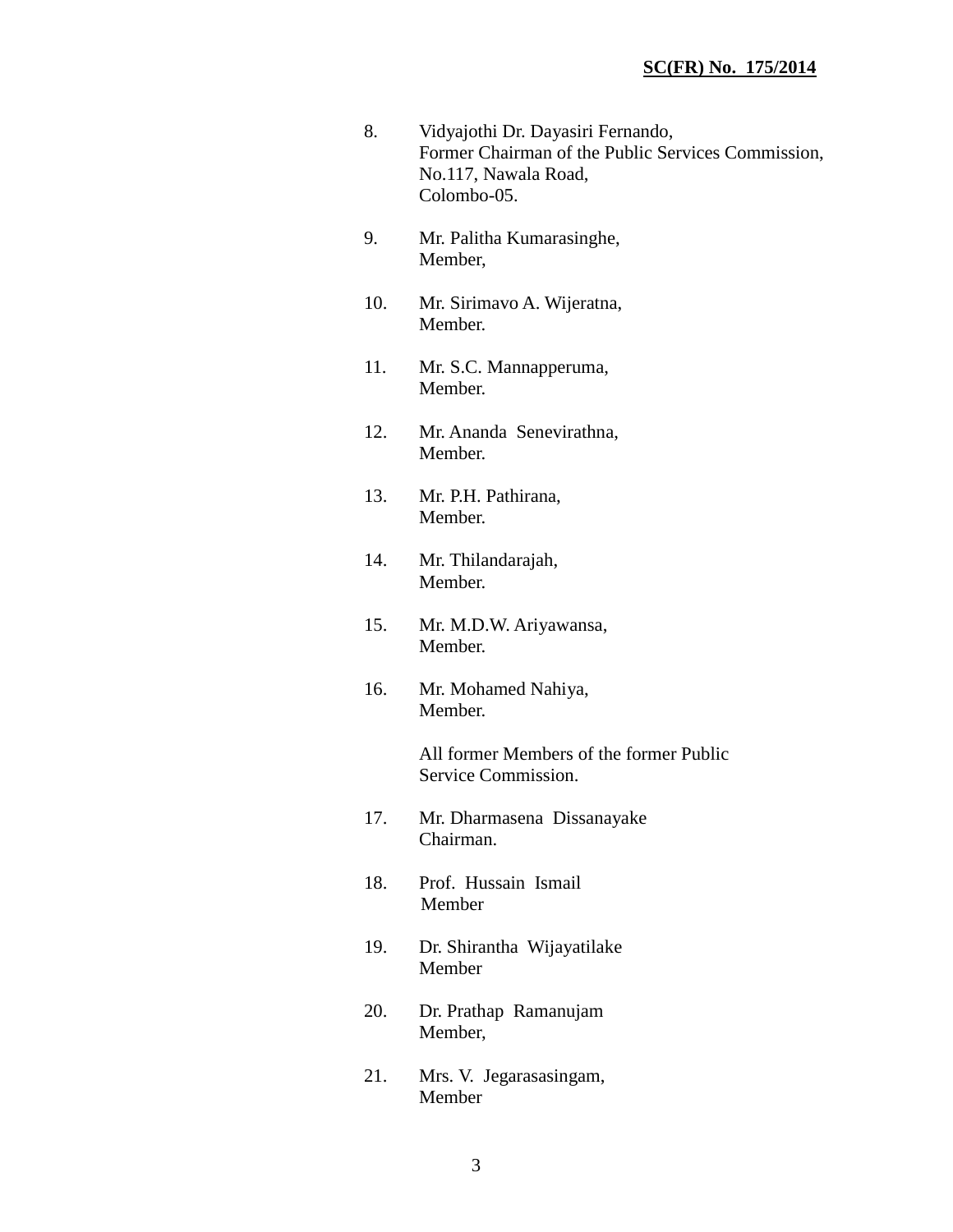|                         |                      | 22.                                                    | Mr. Santhi Nihal Seneviratne,<br>Member.                                                       |  |
|-------------------------|----------------------|--------------------------------------------------------|------------------------------------------------------------------------------------------------|--|
|                         |                      | 23.                                                    | Mr. S. Ranugge,<br>Member.                                                                     |  |
|                         |                      | 24.                                                    | Mr. D.L. Mendis,<br>Member.                                                                    |  |
|                         |                      | 25.                                                    | Mr. Sarath Jayathilake,<br>Member.                                                             |  |
|                         |                      |                                                        | <b>Members of the Present Public Service Commission</b>                                        |  |
|                         |                      |                                                        | No.177, Nawala Road, Narahenapita<br>Colombo-05.                                               |  |
|                         |                      | 26.                                                    | The Public Service Commission,<br>No.177, Nawala Road, Narahenpita<br>Colombo-05.              |  |
|                         |                      | 27.                                                    | Hon. Attorney-General<br>Attorney-General's Department,<br>Colombo-12.                         |  |
|                         |                      |                                                        | <b>Respondents</b>                                                                             |  |
| <b>Before:</b>          | :                    | Sisira J de Abrew, J<br>Priyantha Jayawardena, PC, J & |                                                                                                |  |
|                         |                      |                                                        |                                                                                                |  |
|                         |                      |                                                        | Nalin Perera, J                                                                                |  |
| Counsel:                |                      |                                                        | Ikram Mohamed PC with Roshan Hettiarachchi and Shihan<br>Wijayagunawardena for the Petitioner. |  |
|                         |                      |                                                        | Parinda Ranasinghe S/DSG for the A.G                                                           |  |
| Argued &<br>Decided on: | $\ddot{\phantom{a}}$ |                                                        | 27.11.2017                                                                                     |  |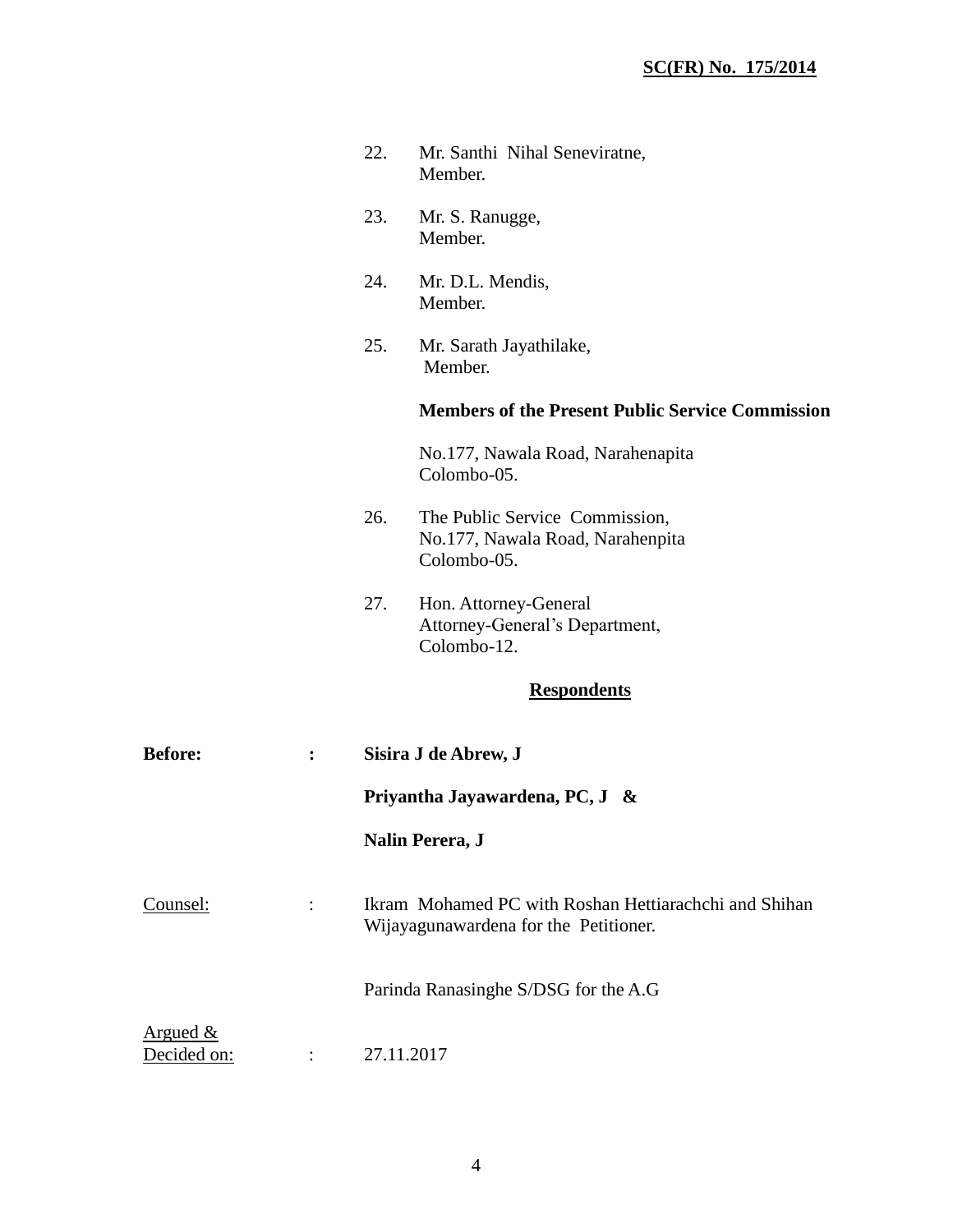#### **Sisira J de Abrew, J**

Heard both counsel in support of their respective cases. This is an application by the Petitioner for a declaration that his fundamental rights guaranteed under Article 12(1) of the Constitution have been violated. This Court by its order dated 29.09.2014 granted leave to proceed for the alleged violation of Article 12(1) of the Constitution. Petitioner alleges that he, on an advertisement published in P13, applied for the Post of Director Bio Medical Engineering Services Division in the Ministry of Health. He went for the interview but he was not selected. Petitioner further alleges that the  $7<sup>th</sup>$  Respondent was selected for the said post.

Learned President's counsel appearing for the Petitioner contends that the marks given to the  $7<sup>th</sup>$  Respondents are in appropriate. The Petitioner was given 15 marks for his post graduate qualification. The  $7<sup>th</sup>$  Respondent was given 20 marks for his post graduate qualification. The Petitioner contends that allocation of the said 20 marks to the  $7<sup>th</sup>$  Respondent is not correct.

The main question that must be decided in this case is whether allocation of 20 marks to the  $7<sup>th</sup>$  Respondent by the Interview Board is correct or not. The  $7<sup>th</sup>$  Respondent has been given 20 marks on the basis that he was having a MSc qualification in Medical Physics. The question that must be considered is whether the Medical physics is in the marking scheme in P13 and the job description in P13(a). P13 carries a statement that a candidate who is having a MSc qualification is entitled to 20 marks but the said 20 marks must come under the educational qualification in the relevant field. P13(a) is a document which gives the job description. When we consider the contents in P13(a), we find that the MSc in Medical Physics does not come under the job description.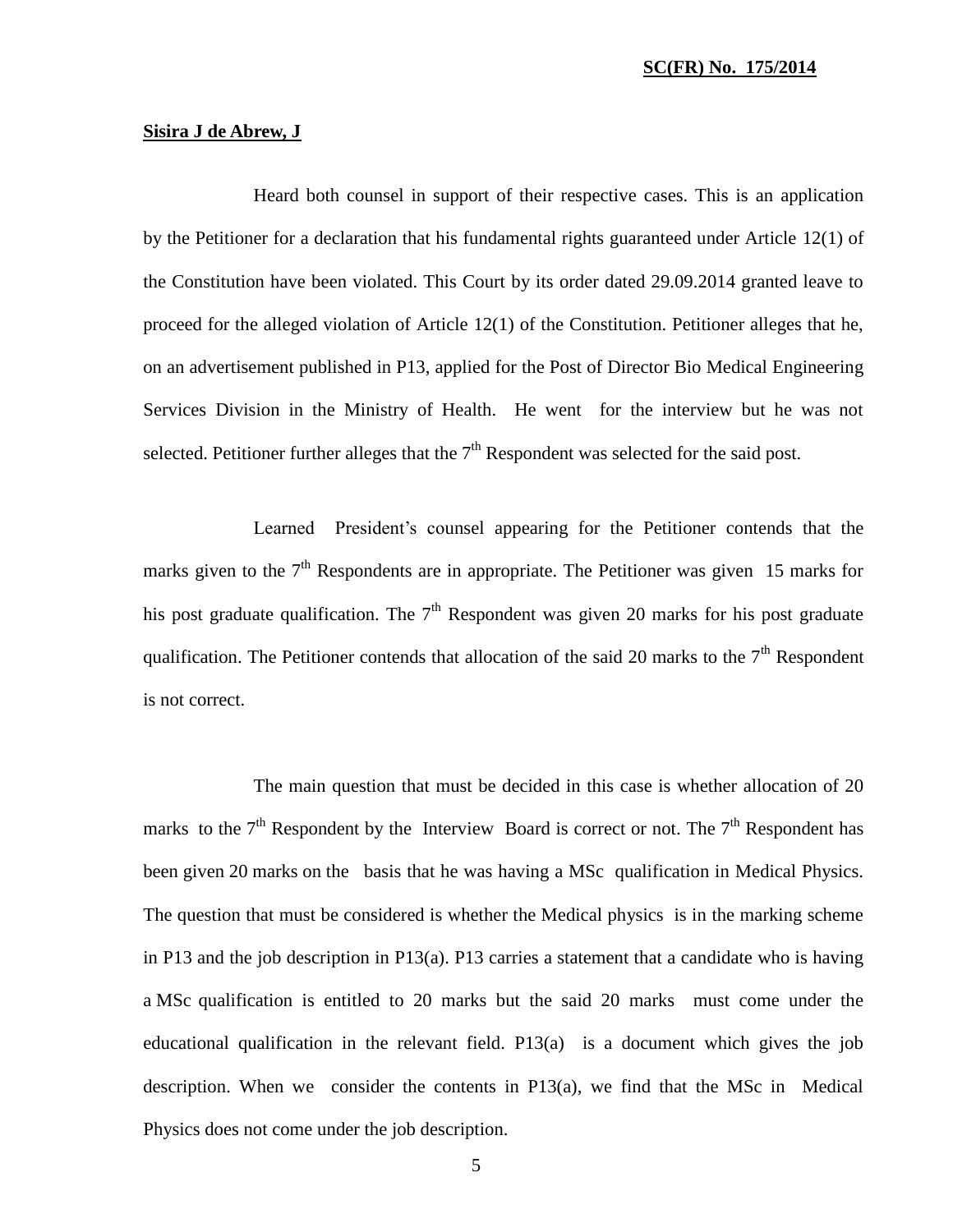When we examine P13, we find that the MSc in Medical Physics does not come under the relevant educational qualification too. The  $3<sup>rd</sup>$  Respondent who was a member of the interview panel by a letter dated 12.02.2014 (P14) has included MSc in Medical Physics in the field of relevant qualification. But it is to be noted that this letter has been issued after the application for the Post of Director Bio Medical Engineering Services was closed. The application for the said post was closed on 07.02.2014. This is evident by document marked P13. The 3<sup>rd</sup> Respondent has brought MSc in Medical Physics into the field of relevant qualification only on 12.02.2014 by letter marked P14. Therefore it is clear that MSc in Medical Physics has been brought into the category of relevant qualification only after the application for the relevant post was closed. When we examine the aforementioned matters, we feel that the  $3<sup>rd</sup>$  Respondent has impliedly admitted that the MSc in Medical Physics was not in the marking scheme set out in P13 and in the job description P13(a).

Therefore we feel that the P14 was introduced for the purpose of bringing MSc in Medical Physics into the field of relevant qualification and job description.

Since the MSc in Medical Physics was not in the marking scheme (P13) and in the job description in P13(a), we feel that the allocation of 20 marks to the  $7<sup>th</sup>$  Respondent was illegal. We therefore hold that the  $7<sup>th</sup>$  Respondent was not entitled to the 20 marks given by the members of the Interview panel on 07.03.2014. The fact that the  $7<sup>th</sup>$  Respondent was given 20 marks for the MSc in Medical Physics is clearly found in the document marked 3R6. This document has been signed by the  $3<sup>rd</sup>$ ,  $4<sup>th</sup>$ ,  $5<sup>th</sup>$ ,  $6<sup>th</sup>$  Respondents and another person called N.W.Ariyarathna. For the above reason, we hold that the allocation of said 20 marks to the  $7<sup>th</sup>$ Respondent is illegal. Therefore the  $7<sup>th</sup>$  Respondent could not have been selected for the Post of Director, Bio Medical Engineering Services Division in the Ministry of Health.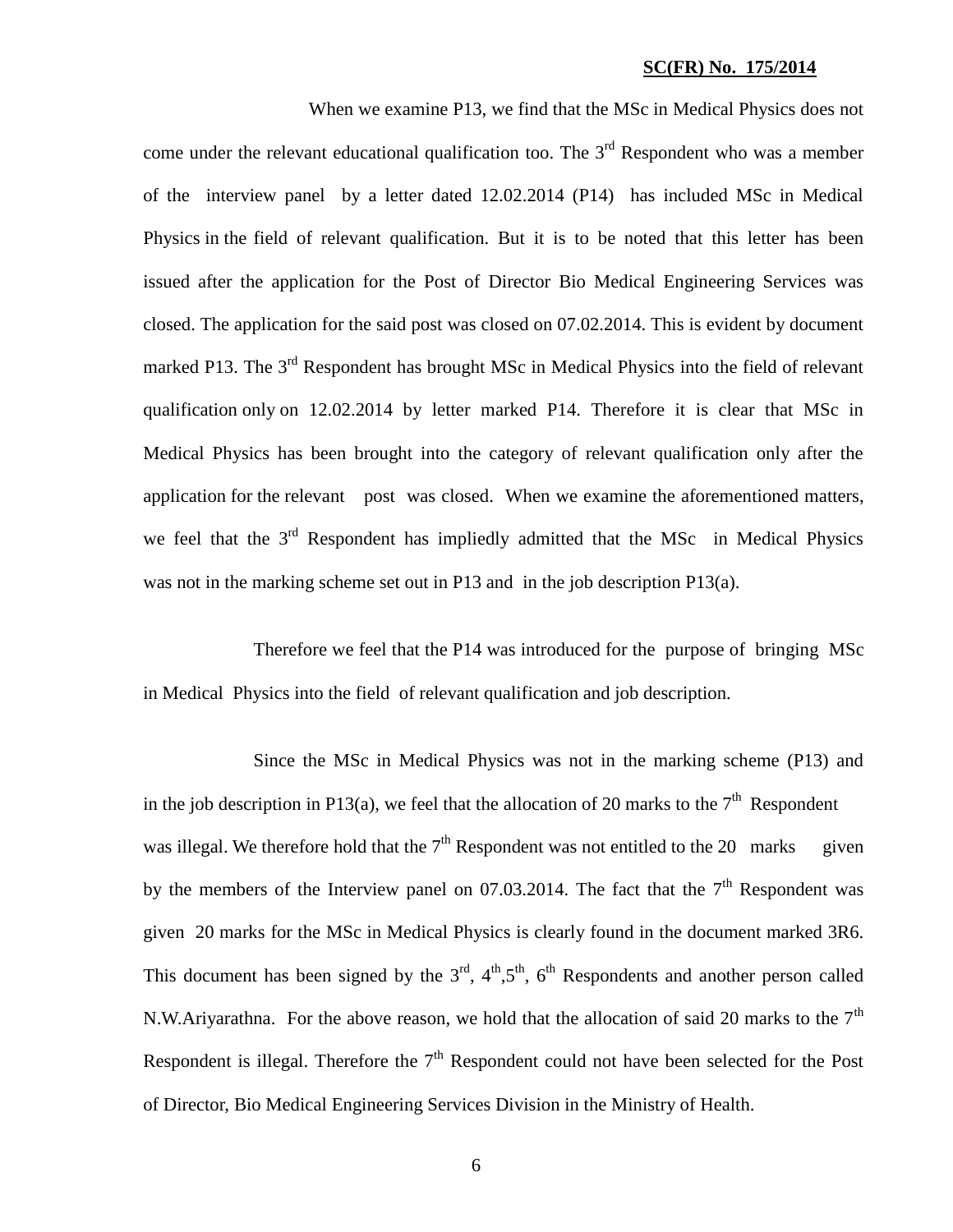Learned S/DSG submitted that the necessary parties are not before Court. He based his objection on the basis that all members who signed 3R6 which is the mark sheet of the Interview panel are not before Court. That mark sheet has been signed by the  $3<sup>rd</sup>$ ,  $4<sup>th</sup>$ ,  $5<sup>th</sup>$ ,  $6<sup>th</sup>$ Respondents and one N.W.Ariyarathna. N.W.Ariyarathna has not been brought before Court. Although the learned S/DSG takes up the said objection, he admits that the said objection has not been pleaded in his statement of objection. Learned President's Counsel submitted that at the time of filing the petition, the Petitioner was unaware of the names of all members of the Interview Board. In our view the Petitioner's case should not be dismissed on the said objection. When we consider the above matters, we hold that there is no merit in the objection raised by the learned S/DSG.

For the above reasons, we hold that the Petitioner's fundamental rights guaranteed by Article 12(1) of the Constitution have been violated by the  $3<sup>rd</sup>,4<sup>th</sup>,5<sup>th</sup>$  and 6<sup>th</sup> Respondents. We earlier held that allocation of 20 marks by the interview panel to the  $7<sup>th</sup>$  Respondent is illegal. For the aforementioned reasons, we hold that the appointment given to the  $7<sup>th</sup>$ Respondent based on the marks given at the Interview Board is illegal. The  $7<sup>th</sup>$  Respondent has been appointed to the Post of Director, Bio Medical Engineering Services by the document marked P19. We quash the said letter marked P19 and we declare that the appointment of the  $7<sup>th</sup>$ Respondent to the Post of Director Bio Medical Engineering Services Division in the Ministry of Health is null and void.

The Interview Board has given 69 marks to the  $7<sup>th</sup>$  Respondent. We have earlier held that allocation of 20 marks is illegal. Therefore the  $7<sup>th</sup>$  Respondent is entitled only to 49 marks. The Interview Board has given 67 marks to the Petitioner. Therefore the Petitioner is entitled to be appointed to the Post of Director, Bio Medical Engineering Services Division in the Ministry of Health.